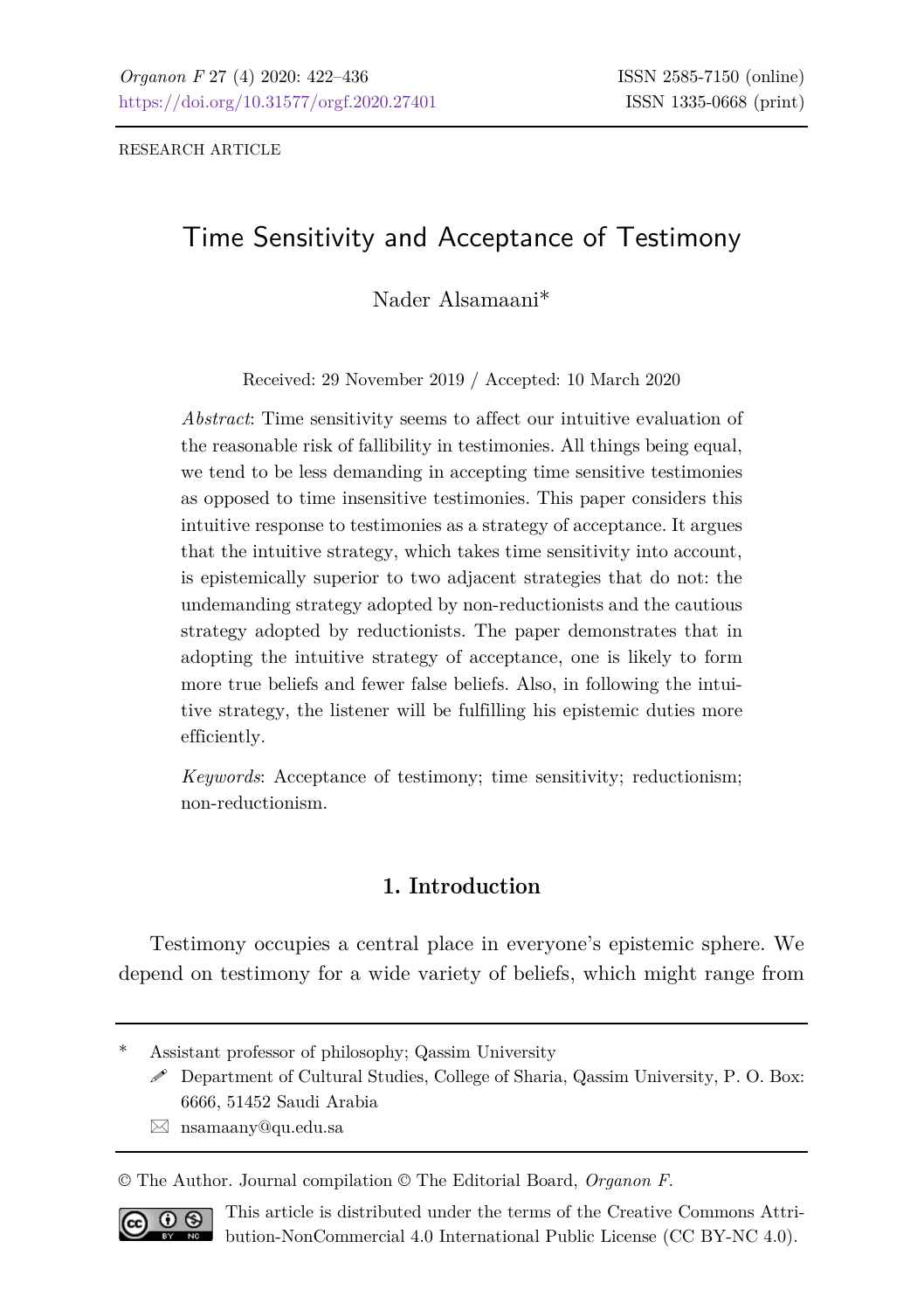directions to the nearby petrol station to medical breakthroughs; from knowing the birthday of a historical figure to knowing one's own birthday.

Epistemologists seem to agree on two main points with regard to testimony: (1) testimony has immense value and is indispensable for our epistemic system; and (2) testimony is fallible since attesters can be unreliable or insincere. Accordingly, the person who is concerned with merely maximizing their knowledge through testimony is likely to be susceptible to deception. On the other hand, if one seeks to avoid recourse to testimony altogether and maintain one's epistemic autonomy, one will have an extremely limited range of knowledge that might perhaps be insufficient for basic survival.<sup>[1](#page-1-0)</sup> Thus, one needs to accept, as most people do, the fact that, when incorporating testimony into one's epistemic system, the epistemic agent makes himself (to a degree) vulnerable to fallibility. This is the price paid for the knowledge that he is able to obtain. As Richard Moran states: '[M]y ultimate destination is the truth about the world, but often I must pass through the beliefs of another person as my only (fallible) access to this truth' (Moran 2006, 278). However, the price (i.e. the risk of fallibility) needs to be *reasonable*, as we do not want to end up with a large number of false beliefs. When we are presented with a testimony, we intuitively evaluate the risk of fallibility associated with it in order to reach a verdict about whether the risk of fallibility is or is not *reasonable*. Accordingly, we can decide whether or not we are willing to accept the testimony.

In this paper, I will first demonstrate how time sensitivity has an impact on our acceptance of testimony by affecting our intuitive evaluation of the *reasonable* risk of fallibility in that testimony. All things being equal, we tend to be less demanding in our acceptance of time sensitive testimonies than we are with time insensitive testimonies. I will develop this intuitive response to testimonies into a strategy of acceptance. I will then argue that what I call the intuitive strategy of acceptance is epistemically superior to

l

<span id="page-1-0"></span><sup>1</sup> In making a similar point about acceptance in general, Richard Feldman states: 'We can succeed in believing lots of truths by believing everything. […] But that hardly achieves any sort of epistemic excellence. On the other hand, by believing very little we surely manage to avoid error. But this excessive conservativism does not achieve epistemic excellence either. It is by attaining a suitable mix of the two goals that we will achieve epistemic excellence' (Feldman 1988, 244).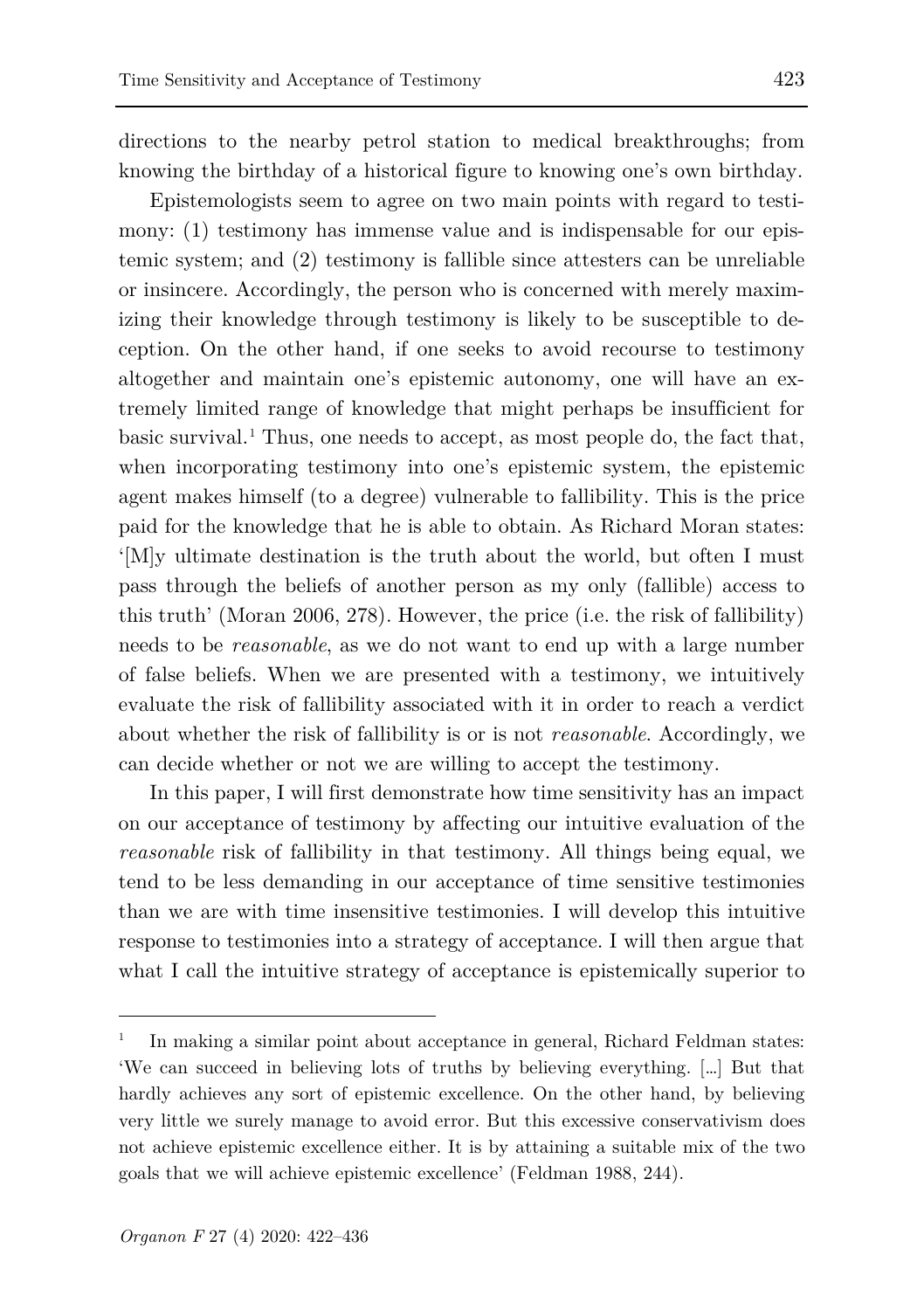two adjacent strategies: the undemanding strategy adopted by non-reductionists, and the cautious strategy adopted by reductionists. I demonstrate that, in adopting the intuitive strategy of acceptance, which takes time sensitivity into account, one is likely to form more true beliefs and fewer false beliefs. Also, in following the intuitive strategy, the listener will be fulfilling his epistemic duties more efficiently.

#### **2. Time sensitivity and testimony**

Testimonies vary with regard to their time sensitivity. Some are bound to a tight timeframe: if one does not form a belief about the testimony within the particular timeframe, it will become epistemically valueless. Other testimonies are not time sensitive: one could delay forming the beliefs associated with them without any effect on their epistemic value to the listener. A testimony, though, could be time sensitive with respect to several considerations such as truth, justification/warrant, belief/acceptance, and probably others. In this paper, I am merely concerned with time sensitivity with respect to the truth of the testimony. To understand this point, let us consider the following example. Assume that you are late for a job interview and you get to the company's building and ask a stranger about the location of the interview. He tells you that it is taking place in the conference room and gives you directions to the place. You can either accept (or reject) the stranger's claim right away or withhold acceptance (for further investigation for instance). If you withhold your acceptance for a while, there will probably no longer be a *current* job interview. Thus, you miss the opportunity to have a belief altogether, since even if you decide to form a belief later, your belief will not be about the place of the *current* job interview; rather, it will be about something different—the place of a *past* job interview. The truth of the proposition 'the interview is taking place in the conference room' is bound to a specific timeframe (i.e., the real time of the interview). That is, outside of this timeframe, the proposition would not be true (i.e., there will not be an interview that is taking place *now* in the conference room).

In the above example, it seems that intuitively one is likely to be more lenient and accept the testimony. When we ask strangers about directions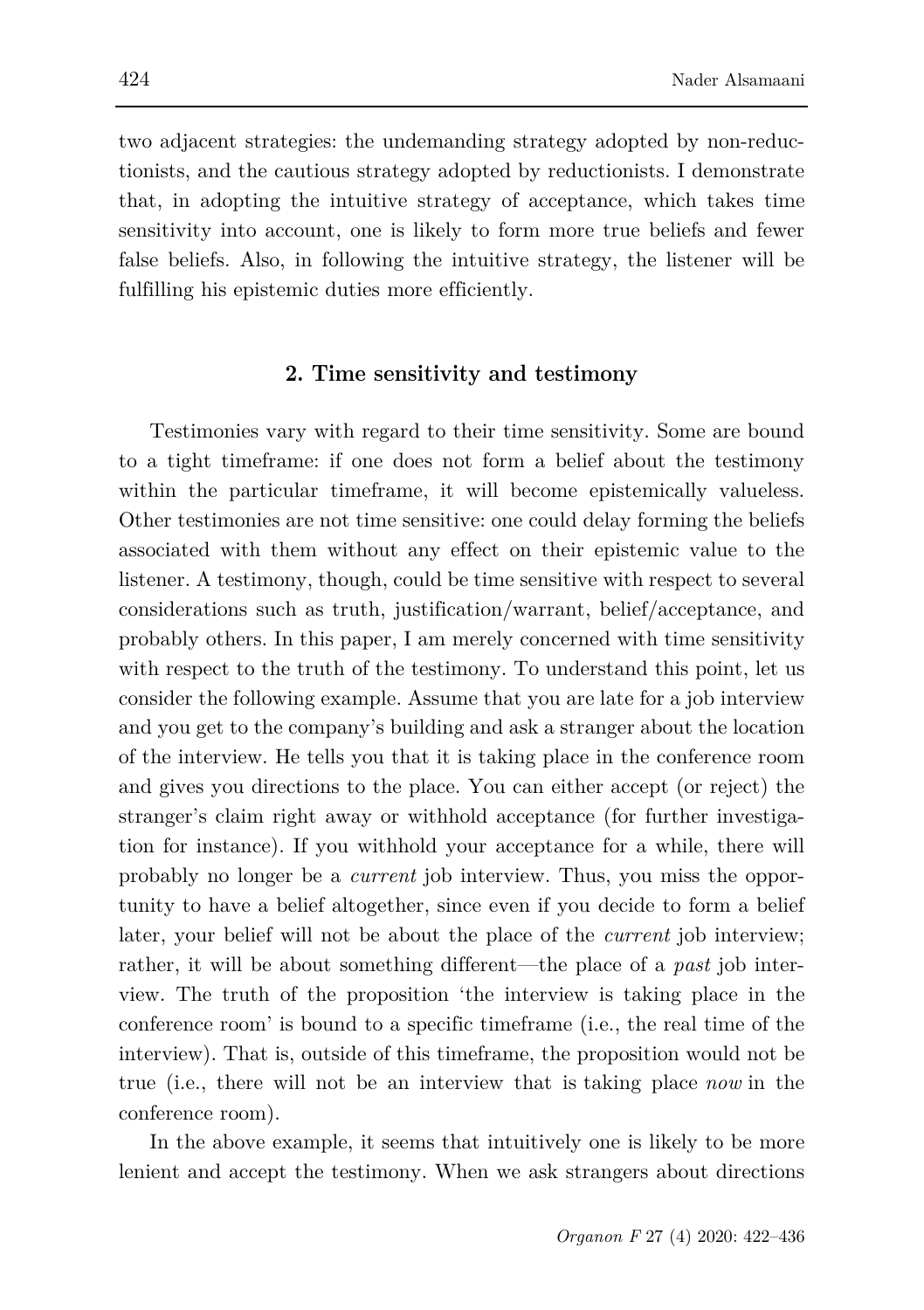to an office (or a gate), we tend to believe them readily. But does the element of time sensitivity have any impact on our intuitive undemanding acceptance of some testimonies? I believe the answer is affirmative. To test this hypothesis, let us compare two similar examples where the main difference between them is that one is time sensitive and the other is not:

- 1. A stranger identifies himself as a pediatrician to a mother and child waiting at a bus station and diagnoses the child with a non-urgent illness, prescribing a particular medicine.
- 2. As her child is choking and about to become unconscious, a stranger comes to the mother and identifies himself as a doctor. He tells the mother that her child needs an emergency tracheotomy and volunteers to perform it.

Let us assume that the stranger in both situations is the same person and that there are no clues that either undermine or strengthen his sincerity and reliability. All the mother has is the stranger's word. It seems that in the first example the mother would be warranted to withhold belief regarding both of the stranger's testimonies—that he is a doctor and that her child is sick and needs a particular medicine. She might bear in mind what the stranger says and decide to ask the family's GP the next time she visits, but it seems unwarranted to form a belief about her child's health based merely on a diagnosis made by a stranger.

On the other hand, in the second scenario, the mother would seem to be warranted in accepting the stranger's testimony that he is a doctor and that the child needs a critical procedure. This would be the expected and, perhaps, actual reaction of many people in a similar situation. It is quite common for people, in an emergency, to believe strangers' claims that they are doctors and to trust their claims about the situation of the ill (on airplanes, for instance).

Accordingly, the mother seems justified in both withholding belief about the first testimony and in accepting the second testimony, even though they are produced by the same person and contain fairly similar propositions. Apparently, what differentiates the two cases is the fact that, while the first testimony is fairly time insensitive, the second is very time sensitive. In the first example, the mother does not have to form a belief immediately (or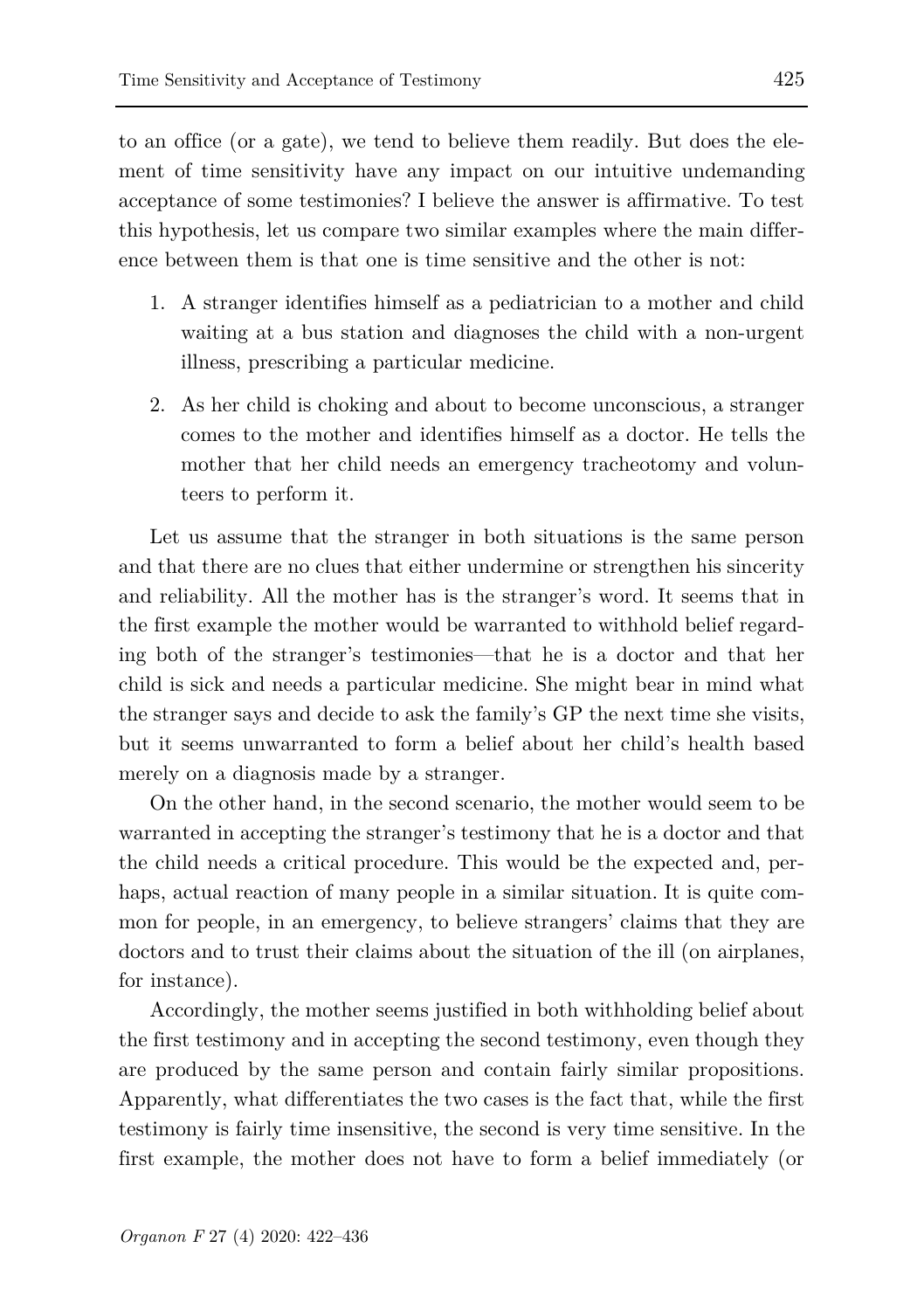perhaps ever). She has the time, if she wishes to accept the testimony, to evaluate the sincerity and reliability of the attester. In the second case, however, the mother does not have the luxury of time to reflect carefully on the testimony and on the character of her interlocutor, as she has to accept (or reject) the testimony right away. Accordingly, even though the risk of fallibility (that the proposition is false) is fairly similar in both testimonies, the mother shows more tolerance towards the second than the first testimony. She seems to evaluate the risk of fallibility of the second (but not the first) testimony as *reasonable*. Her stance appears to be intuitively compelling. Since there was no difference between the risk of fallibility of the two testimonies, what makes the fallibility of the second testimony intuitively *reasonable* is apparently the fact that it is very time sensitive. It seems, therefore, that time sensitivity affects our intuitive evaluation of the risk of fallibility and of what is reasonable when accepting testimonies.

#### **3. The intuitive strategy of acceptance**

Our intuitive response to testimonies (as represented by the examples of the mother(s) and the alleged doctor) could be developed into a strategy of acceptance. This strategy assumes that one is warranted in accepting a time sensitive testimony at face value unless there are reasons that might undermine the reliability or sincerity of the attester. Further, it maintains that one is warranted in withholding one's acceptance of time insensitive testimonies unless there are positive reasons for the sincerity and reliability of the attester. I call this the intuitive strategy of acceptance.

There are two other competing strategies of acceptance. The first is the undemanding strategy that advances that our response to testimonies must be one of unchallenging acceptance. It proposes that one is justified in accepting a testimony as long as there is no reason to believe that one's interlocutor is insincere or unreliable. The second is the cautious strategy that advances that our acceptance of testimony must be conditioned. One is justified in accepting a testimony only if one possesses reasons to suggest that one's interlocutor is sincere and reliable. Advocates of the first strategy, which is typically traced back to Reid, include non-reductionists like Coady (1992), Burge (1997), and Weiner (2003), among others. Advocates of the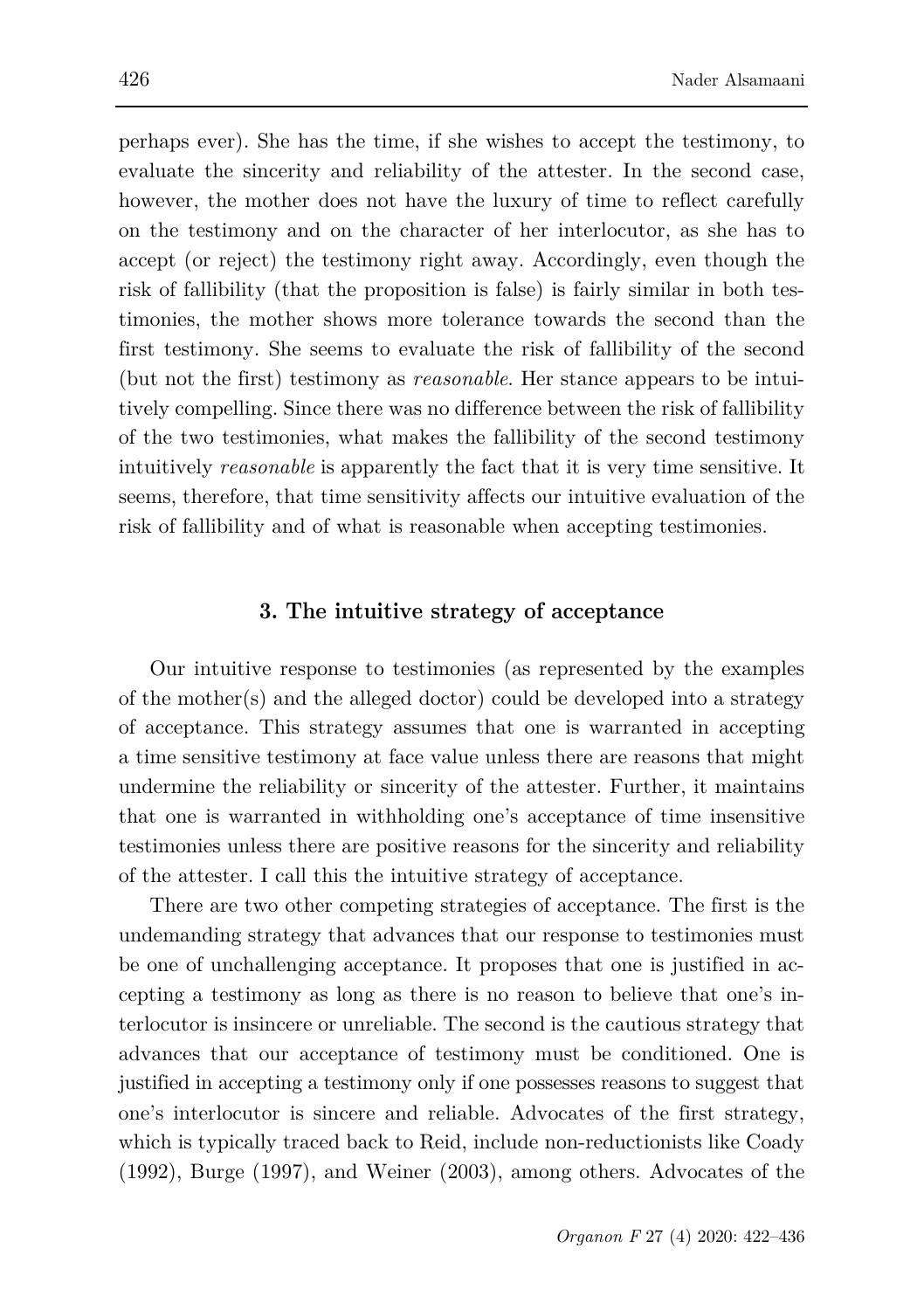second strategy, which is typically traced back to Hume, include reductionists like Audi (1997), Lackey (2003), and E. Fricker (1995), among others.

Unlike the intuitive strategy, both of these strategies do not seem to consider time sensitivity a relevant factor in accepting testimonies. Apparently, in both strategies, the reasonable risk of fallibility in testimonies is fixed and remains constant across all instances of testimony. The two strategies differ, however, in their evaluation of the *reasonable* risk of fallibility in testimonies. On the one hand, the undemanding strategy seems to maintain that initially the *reasonable* risk of fallibility in testimony is identical to the risk of fallibility in testimony in general. Hence, it advocates accepting a testimony at face value unless there are positive reasons that might raise the risk of fallibility with a particular testimony (i.e. that one's interlocutor is insincere or unreliable). On the other hand, the cautious strategy seems to maintain that the risk of fallibility in testimony in general is initially higher than the *reasonable* risk of fallibility. Hence, this strategy requires positive reasons in order to reduce the risk of fallibility to the reasonable level so that the testimony might be considered acceptable (i.e. by confirming sincerity and reliability).

Besides being intuitively appealing, I maintain that the intuitive strategy is also epistemically superior to both the undemanding and cautious strategies. I provide two arguments in support of my claim.

First, the intuitive strategy has an advantage over the undemanding and cautious strategies with respect to providing more true beliefs and fewer false beliefs through testimony. To demonstrate, I will test the three strategies on all of the possible instances of testimony in relation to time sensitivity and truth and falsity, which are: (1) A testimony that is true and time sensitive;  $(2)$  a testimony that is false and time insensitive;  $(3)$  a testimony that is true and time insensitive; (4) a testimony that is false and time sensitive (see Table 1).

For the sake of simplicity, I will assume that there is no immediately available reason that undermines or supports the sincerity and reliability of the interlocutor in each of the four testimonies. However, I will assume that the sincerity and reliability of the interlocutor could be known through further investigation (which also, I assume, takes time). In addition, I will assume that the essential factor in determining the truth or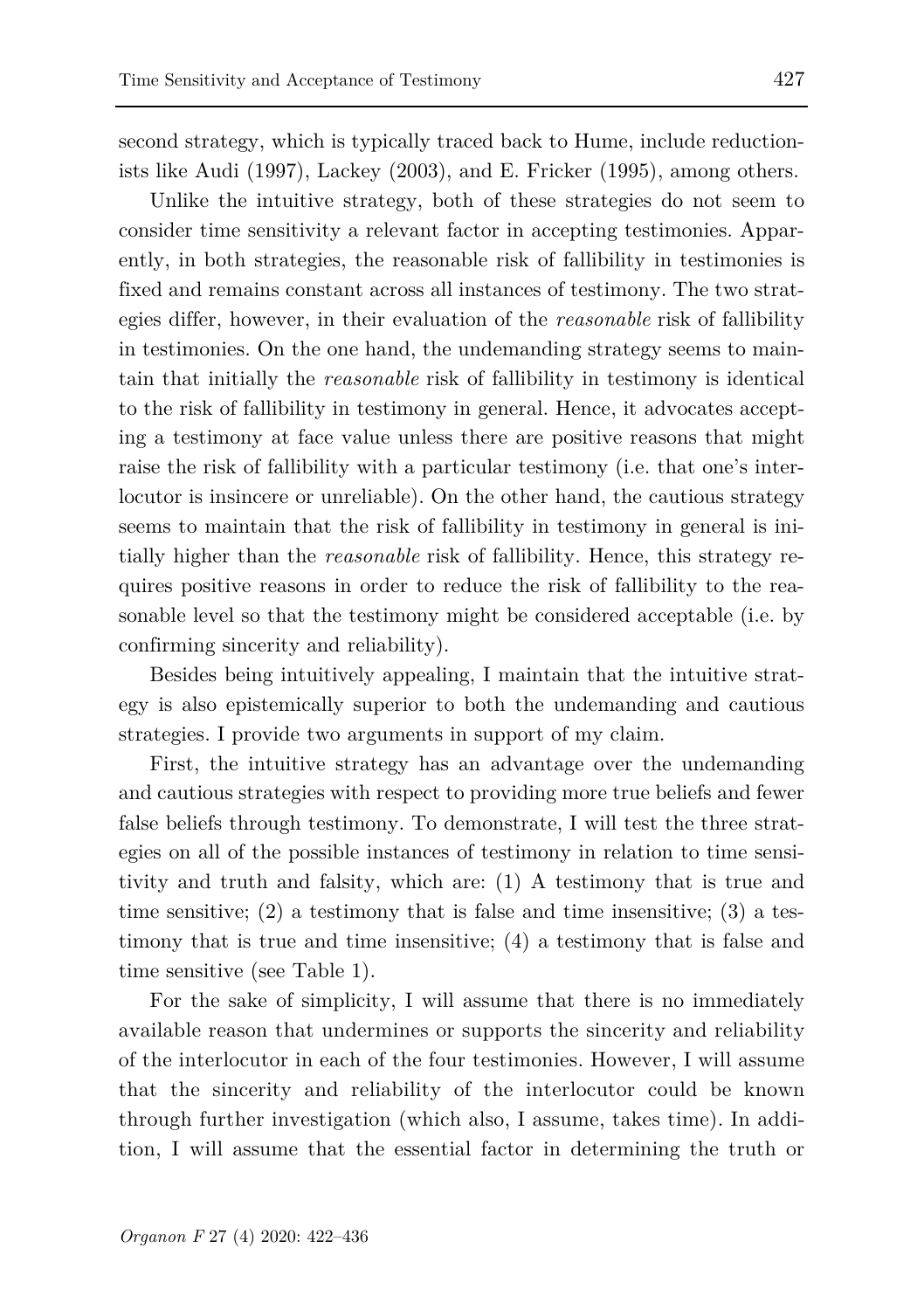| <b>Testimony</b> | True/False | <b>Time Sensitivity</b> |
|------------------|------------|-------------------------|
| Testimony 1      | True       | Time Sensitive          |
| Testimony 2      | False      | Time Insensitive        |
| Testimony 3      | True       | Time Insensitive        |
| Testimony 4      | False      | Time Sensitive          |

| ane |  |
|-----|--|
|     |  |

falsity of a testimony is the sincerity and reliability of the attester because the probability that the testimony is true is high if the attester is sincere and reliable and is low if he is not. I am aware that it is possible, however, that a testimony could be true even if the attester were neither sincere nor reliable, or false even if he were both sincere and reliable. Since the probabilities of such occurrences are quite low, I will omit them in my analysis below for the sake of simplicity.

Given the above, let us move to test the three strategies. In adopting the intuitive strategy of acceptance in handling the testimonies in table 1, with everything being equal, I will end up with three true beliefs and one false belief. Following this strategy, I will accept testimony number one at face value since it is time sensitive, and from this will follow a true belief. Since it is time insensitive, I will inquire about the sincerity and reliability of the attester when I am presented with testimony number two. This should suggest that the testimony is false and hence will lead to another true belief. The same goes with testimony number three, except here I will realize that the testimony contains a true proposition. Finally, since it is time sensitive, I will accept testimony number four without further investigation, which will result in a false belief. Accordingly, following the intuitive strategy leads me to three true beliefs and one false belief.

In adopting the undemanding strategy, however, I will end up with two true beliefs and two false beliefs. Since there is nothing that would undermine the sincerity and reliability of the attesters, I will accept all four testimonies at face value without further investigation, regardless of their time sensitivity.

Finally, in adopting the cautious strategy, I will end up with two true beliefs only. Since there is no available information that strengthens the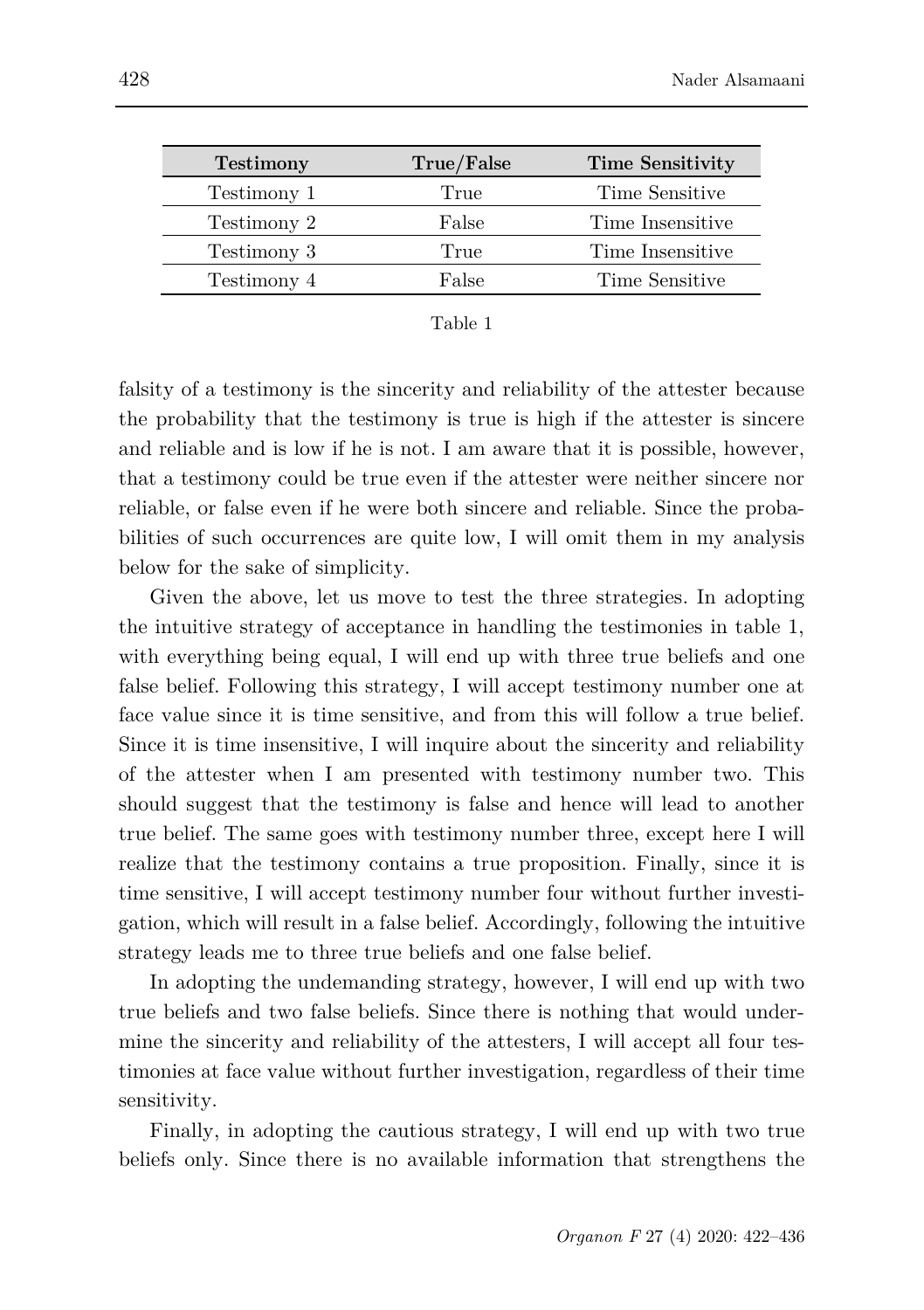sincerity and reliability of the attester, I will investigate their sincerity and reliability in all four instances. Accordingly, I will form true beliefs about the time insensitive testimonies, but will fail to form beliefs about the time sensitive ones.

In examining the results of following these strategies, one should notice that the intuitive strategy is indeed epistemically superior. While we will gain at best two true beliefs following the other two strategies, we will form three true beliefs following the intuitive strategy. Between the two other strategies, however, the cautious strategy seems to be preferable since it will result in its follower forming two true beliefs and no false beliefs. This can be compared to the undemanding strategy, which adopts an overly tolerant approach that will lead to its follower forming two false beliefs and two true beliefs.

The second reason for adopting the intuitive strategy is that, in following it, we are better fulfilling our epistemic duties than if we followed either the undemanding or the cautious strategies. Fulfilling epistemic duties means that, in forming a belief, the agent exhausts the available means and sources to attain truth and avoid error. When a testimony is time sensitive and there is nothing that undermines the sincerity and reliability of the attester, the word of the attester is usually the only source available to the listener. Further, when a testimony is time insensitive, there are usually other means and sources available to the listener through which he could determine the sincerity and reliability of his interlocutor. Therefore, by depending on the words of the attester—which are the only source available to the listener in a time sensitive testimony—the listener is exhausting all of the available means, and thus he is fulfilling his epistemic duty. On the other hand, by enquiring further about the sincerity and reliability of his attester in time insensitive testimony, the listener, then (and only then), exhausts the available sources and means. Only the intuitive strategy yokes these two modes together.

In following the undemanding strategy, however, the epistemic agent would fail to fulfill his epistemic duties in certain instances. To demonstrate, let us go back to the time insensitive example of the mother and the stranger who claims that her child is sick. In that example, the character of the attester is opaque. The undemanding strategy would encourage the mother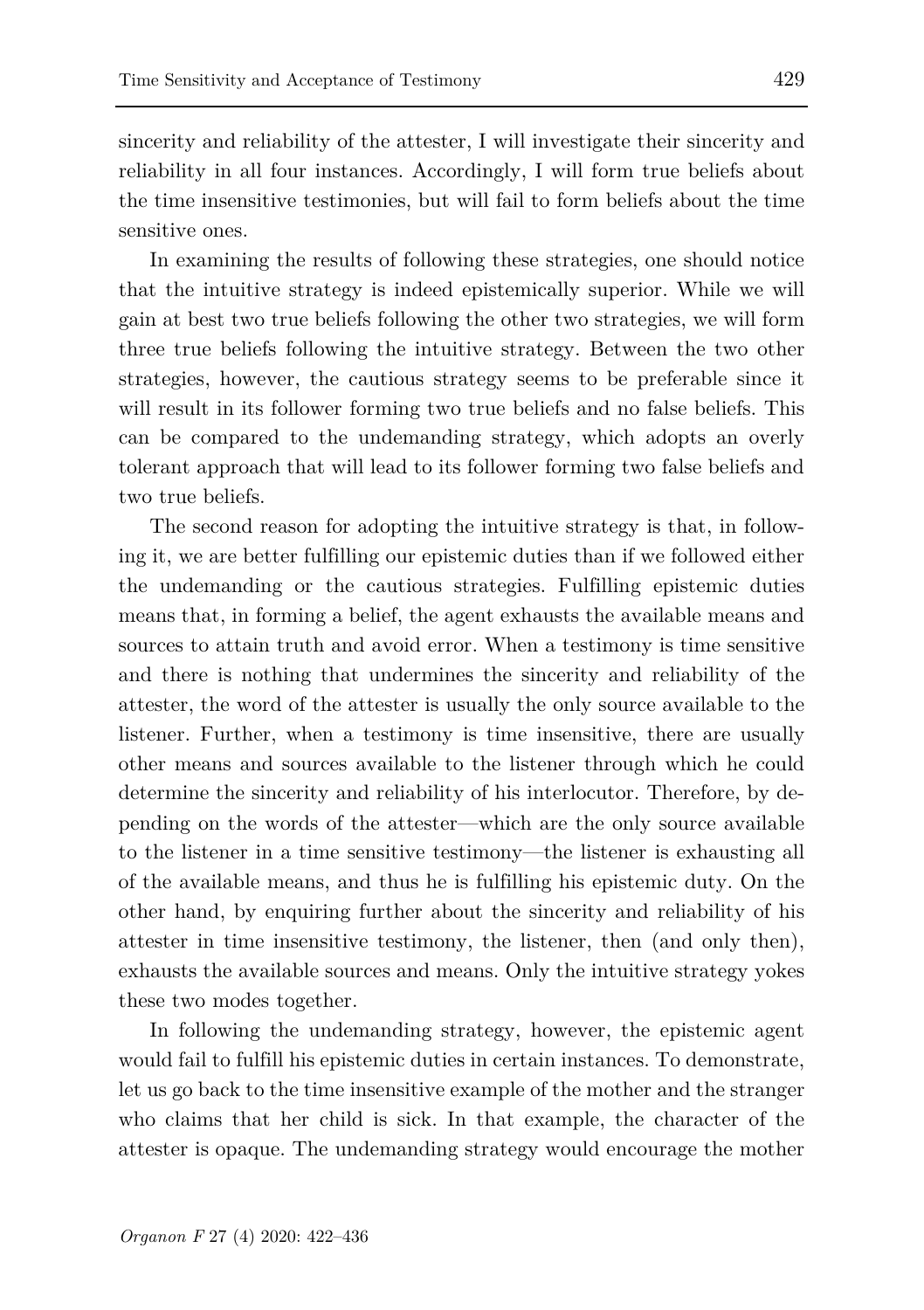to believe the stranger right away even if there are means available to enquire about his sincerity and reliability. This seems problematic; to appreciate this, let us assume that the mother knows that the stranger is a friend of her cousin Sally, whom she is just about to meet. Yet, she chooses to believe the stranger's claims at face value without consulting her cousin at all. Apparently, by doing so the mother would not be fulfilling her epistemic duties efficiently as this option would make her unnecessarily vulnerable to error. All things being equal, the mother as an epistemic agent should do what is better for attaining truth and avoiding error. Since the situation is not time sensitive, what is better for attaining truth and avoiding error is clearly the one where she enquires about the sincerity and reliability of the attester. The vulnerability to fallibility in testimonies is something one cannot avoid altogether, but at the same time it is something that one should not go through without a good reason. Therefore, on certain occasions, the undemanding strategy fails to enable the listener to fulfill his epistemic duties.

On the other hand, the cautious strategy seems to ask too much of the listener and in adopting it the listener might, in some instances, also fail to fulfill his epistemic duty to accept a testimony. To understand this point, let us re-examine the example of the time sensitive testimony of the alleged doctor and the choking child. According to the cautious strategy, the mother is not justified in accepting the claims of the stranger until she investigates his sincerity and reliability. This requirement seems problematic. Since the testimony is time sensitive, by accepting the words of the stranger, the mother seems to exhaust all of the available means and sources to justify her acceptance. Anything beyond what is available to the mother should not be part of her epistemic duty, and in that instance, investigating the sincerity and reliability of the stranger is beyond her available sources. If she investigates the sincerity and reliability of the stranger, the child will probably die in the process and the stranger's testimony that 'I can save the child' will become void. Indeed, not accepting the testimony while exhausting all the available justifications for it is failing to fulfill one's epistemic duty to accept a relevant proposition. Hence, the cautious strategy also fails to provide a means of maintaining the listener's epistemic duties.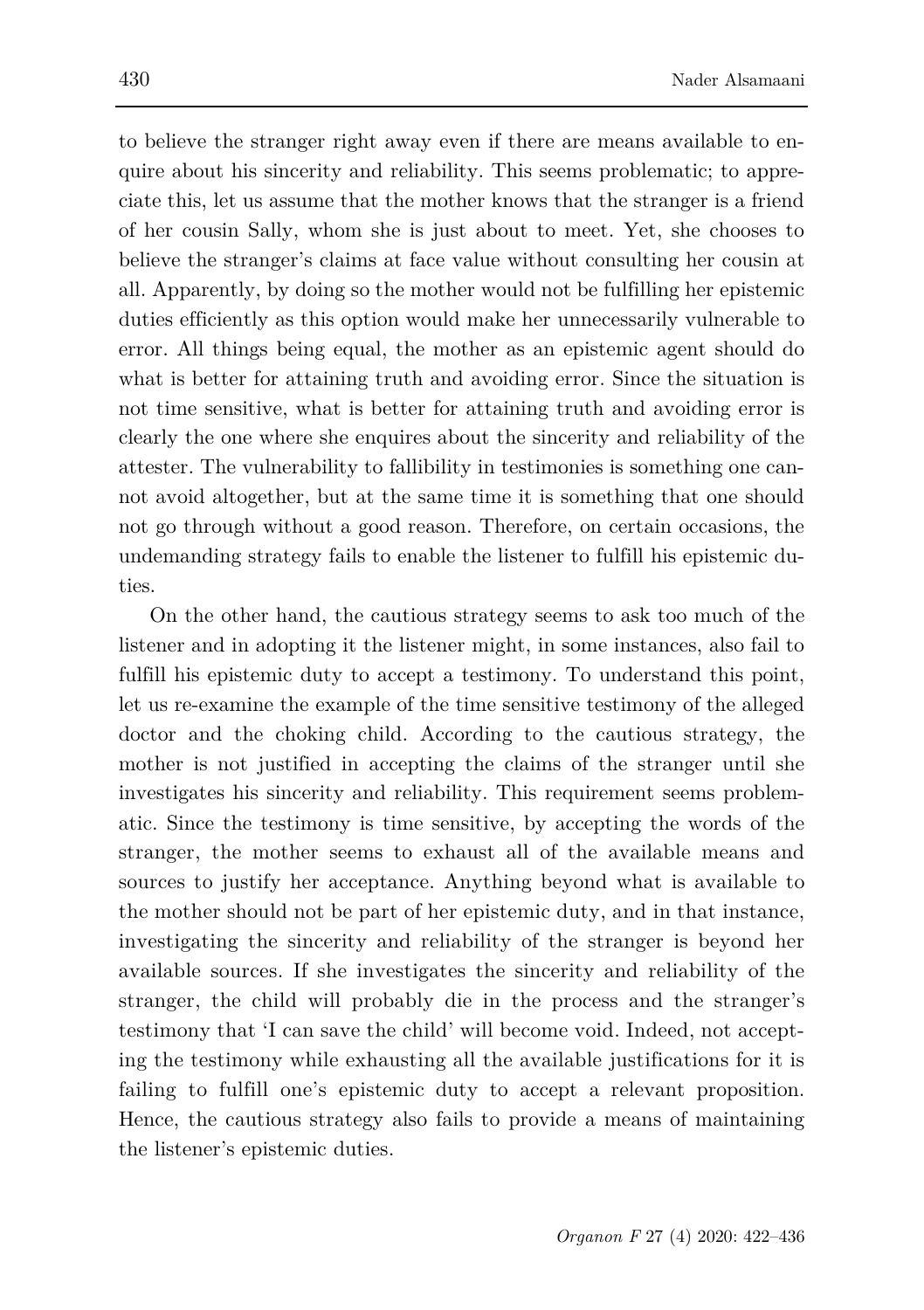In comparing the three competing strategies, one should notice that the intuitive strategy appears favorable as it helps the listener to fulfill his epistemic duty more efficiently than either the undemanding or the cautious strategies.

## **4. Potential objections to the intuitive strategy of acceptance**

There are two potential objections to the intuitive strategy of acceptance. The first targets the concept of time sensitivity upon which I based the intuitive strategy. The second targets my argument for the intuitive strategy in which I argued that the strategy has an advantage over the undemanding and cautious strategies with respect to providing more true beliefs and fewer false beliefs through testimony.

First, one might object that time sensitivity is a relative concept. There is no clear distinction between a time sensitive testimony and a time insensitive testimony. On the other hand, however, the intuitive strategy seems to assume a clear distinction between the two and it seems to be based upon that distinction. Since the distinction is indeed unclear, the intuitive strategy is useless.

This objection, however, is not compelling. The distinction between time sensitive and time insensitive testimony is only unclear if one considers time sensitivity unconditionally, which is not the case with the intuitive strategy. In fact, the time sensitivity/insensitivity of testimony is considered *with respect to the relevant instance in which the testimony is presented*. With time sensitivity being conditioned in this manner, the distinction between time sensitive and time insensitive testimony becomes clear. Accordingly, the question one should ask is whether or not one can investigate the reliability and sincerity of the attester further without the testimony losing its value *with respect to the instance in which the testimony is presented*. If the answer to that question is affirmative then the testimony is time insensitive, and if the answer is negative then the testimony is time sensitive. To illustrate, let us reexamine the alleged doctor examples introduced above. In the first example,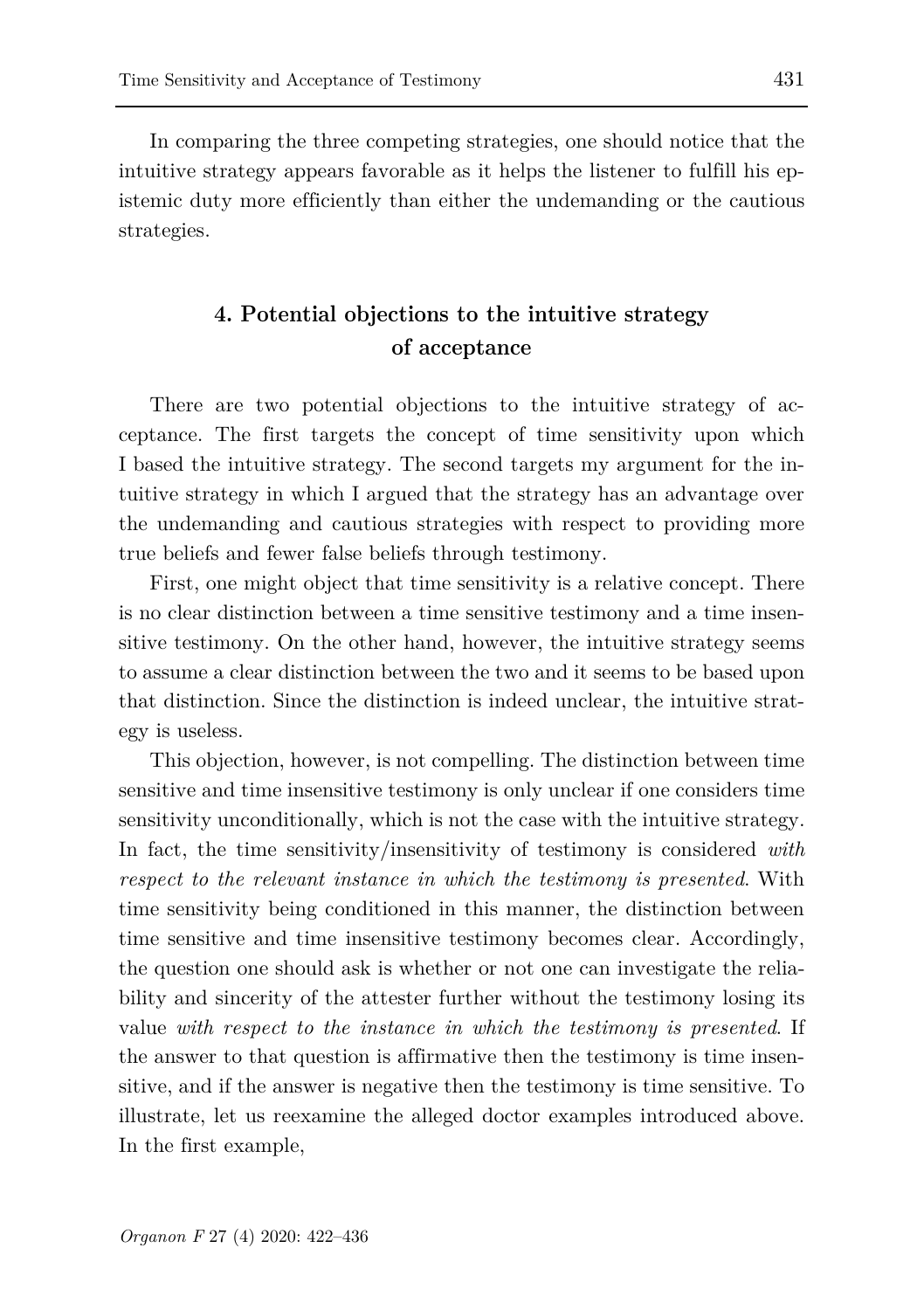1. A stranger identifies himself as a pediatrician to a mother and child waiting at a bus station and diagnoses the child with a non-urgent illness, prescribing a particular medicine.

In this example, we notice that the mother has the time to investigate further the reliability and sincerity of the attester. She has time to do so *with respect to the instance itself*. The truth of the testimony should not change while the mother investigates further. The testimony, therefore, is time insensitive.

Things are different with the second example:

2. As her child is choking and about to become unconscious, a stranger comes to the mother and identifies himself as a doctor. He tells the mother that her child needs an emergency tracheotomy and volunteers to perform it.

In this example, we notice that the truth of the testimony would probably change if the mother investigates the reliability and sincerity of the attester further since the child might die, for instance. The mother does not have time to investigate further *with respect to the instance itself*. Since the mother cannot investigate further without rendering the testimony valueless, this testimony, therefore, is time sensitive. Notice that apart from the instance itself, some parts of the testimony can be considered time insensitive, such as the attester's testimony that he is a doctor. This sense of time sensitivity is, however, irrelevant to my proposition. Therefore, the first objection fails. There is indeed a clear distinction between time sensitive and time insensitive testimony if the concepts were conditioned to the instance where the testimony is presented and are considered with respect to the truth of the testimony in particular.

The second objection might be offered to my argument for the intuitive strategy, in which I postulated that the intuitive strategy has an advantage over the undemanding and cautious strategies with respect to providing more true beliefs and fewer false beliefs. One might object that my argument presupposes an equal distribution of true and false testimony across time sensitive and time insensitive testimony while this might not be the case. Namely, it might be that, in reality, there are, for example, far more false time sensitive testimonies than true time sensitive testimonies. Therefore,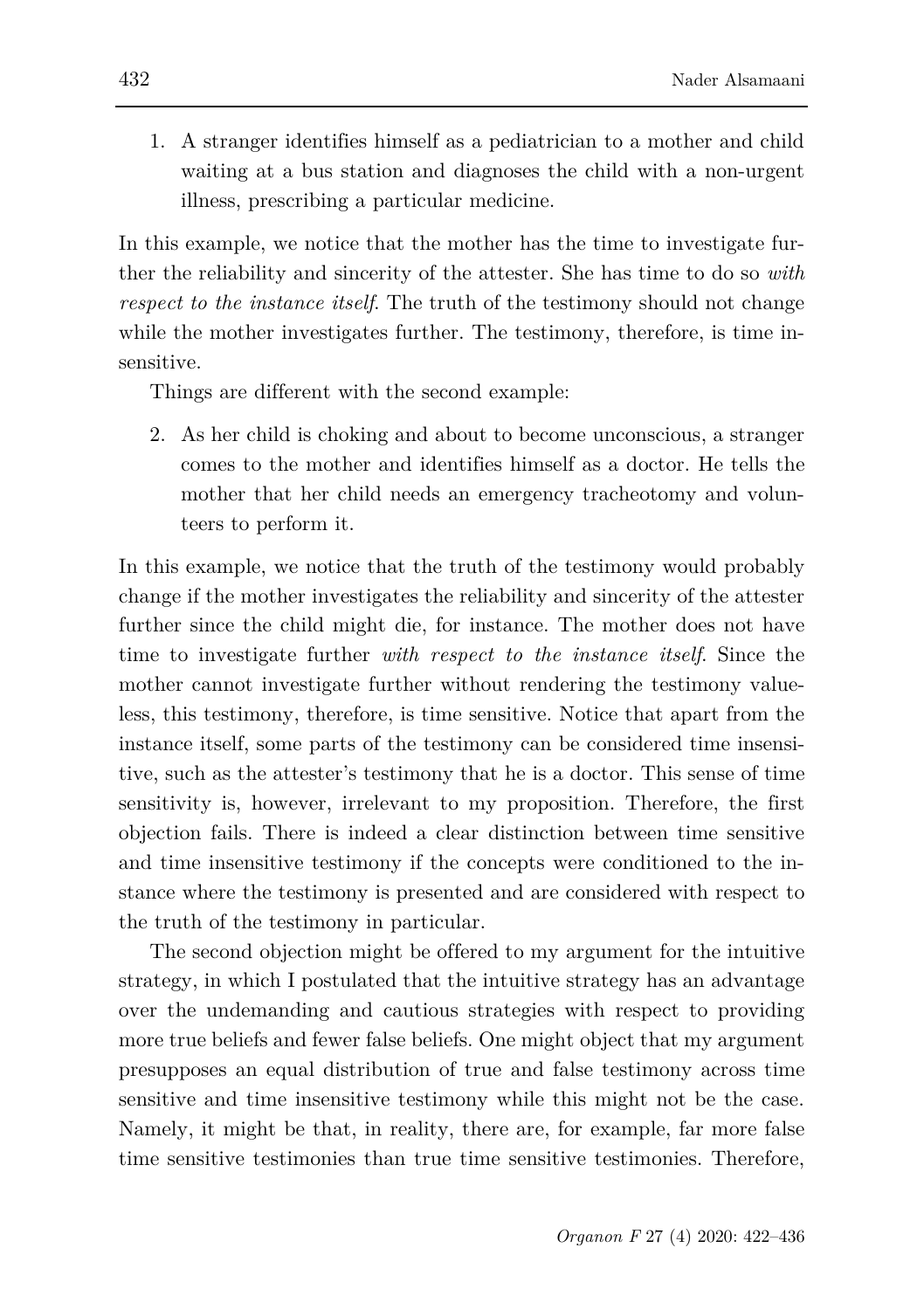in practice, the strategy would not help one in obtaining more true beliefs and fewer false beliefs as it is claimed.

This objection, however, is based on a misunderstanding of the superiority of the intuitive strategy defended above. There are two ways to represent my argument for the intuitive strategy. In this objection, it seems to be represented as follows:

- (1) A testimony comes in four forms: a true time sensitive testimony; a true time insensitive testimony; a false time sensitive testimony; and a false time insensitive testimony.
- (2) All instances of testimony in the real world distribute evenly among the four forms above.
- (3) Following the intuitive strategy will lead one to obtain true beliefs through testimony three out of four times.
- (4) Following the undemanding or the cautious strategies will lead one to obtain true beliefs two out of four times.

Therefore, following the intuitive strategy leads one to have more true beliefs and fewer false beliefs through testimony.

If one understands my argument as such, then it is obvious that premise two is incorrect and, hence, the argument is unsound. This, however, is a misrepresentation of the argument. The argument should read as follows:

- (1) A testimony comes in four forms: a true time sensitive testimony; a true time insensitive testimony; a false time sensitive testimony; and a false time insensitive testimony.
- (2) External factors determine how instances of testimony in the real world distribute among the four forms.
- (3) Isolated from external factors, instances of testimony should distribute evenly among the four forms.
- (4) Isolated from external factors, the intuitive strategy will lead one to obtain true beliefs through testimony three out of four times.
- (5) Isolated from external factors, the undemanding or the cautious strategies will lead one to obtain true beliefs two out of four times.
- (6) Hence, isolated from external factors, the intuitive strategy leads one to have more true beliefs and fewer false beliefs through testimony.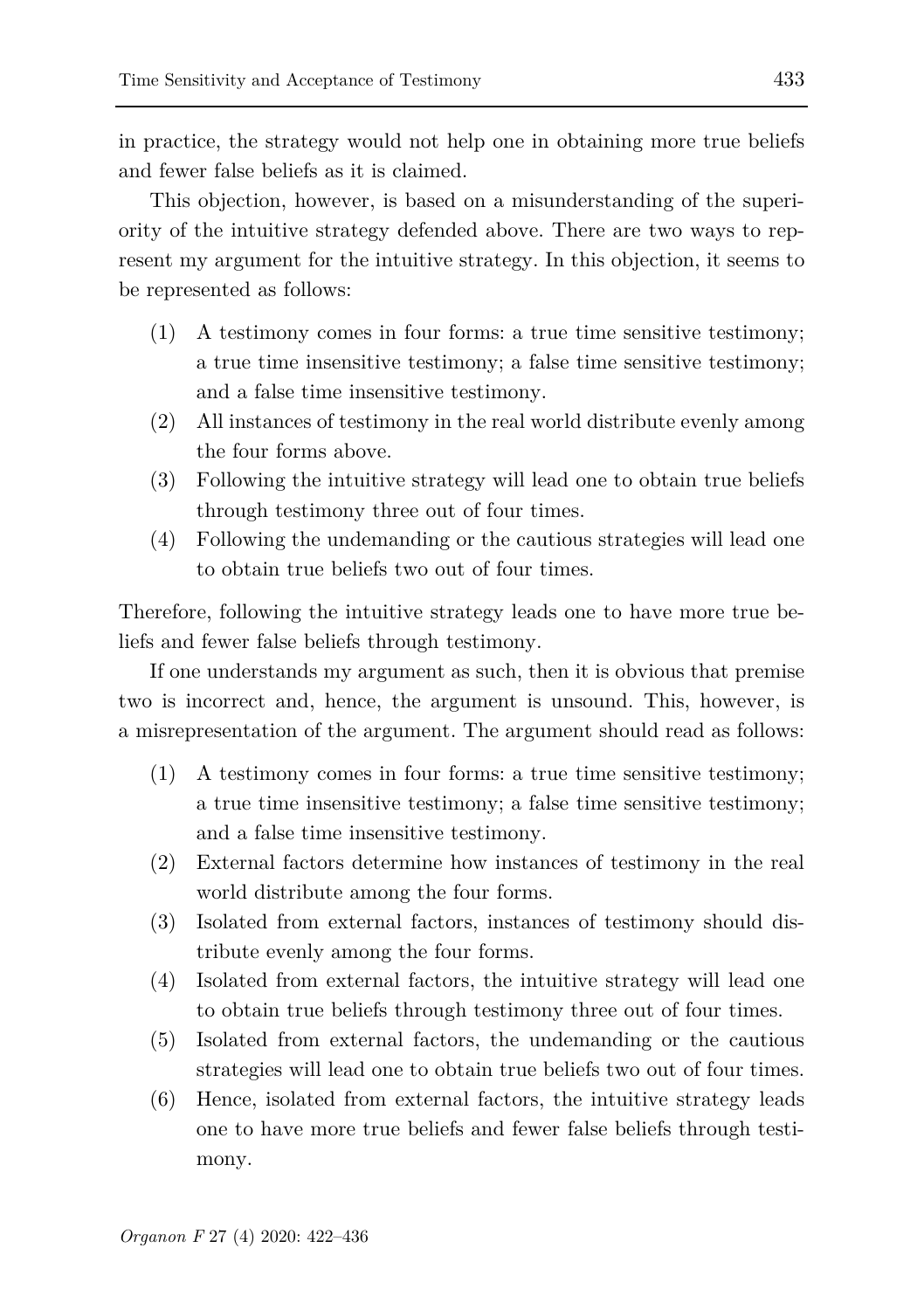Therefore, the intuitive strategy has an *inherent* advantage over the undemanding and cautious strategies with respect to providing more true beliefs and fewer false beliefs.

However, the question might arise as to what justifies isolating external factors of testimony in premises 3–5 in my argument above.

External factors (i.e., the actual contexts in which testimony is given) vary significantly and perhaps, when taking these into account, there will not be a single, unconditional, advantageous strategy. Different contexts will require different strategies of acceptance. For instance, knowing that stand-up comedians tend to lie in their stories to enhance the humor, we would perhaps be wise to adopt the demanding strategy when accepting their testimony. In addition, knowing that doctors are reliable and tend to tell the truth when discussing the results of tests with patients, the undemanding strategy would appear to be the most advantageous strategy to adopt in such instances. No doubt, this is practically helpful. However, when taking external factors into consideration, we will recognize, if we are successful, which strategy is better *relative* to a specific context. This, however, is irrelevant to my argument. The aim of my argument is to establish that the intuitive strategy is internally, or in theory, relatively advantageous in providing more true beliefs and fewer false beliefs. This advantage cannot be examined unless we isolate testimony from external factors. I am aware, though, that this *internal* advantage might be overpowered or cancelled out by external factors in actual contexts. It is an advantage nonetheless. Hence, the second objection is irrelevant.

Finally, it might be worthwhile noting that the intuitive strategy is concerned principally with achieving more true beliefs and fewer false beliefs. In some cases, however, getting things right might not be essential (as in the case of the stand-up comedian's stories mentioned previously). The intuitive strategy seems to be unhelpful in such cases. Yet, this should not be a disadvantage for the strategy for two reasons. First, the primary aim of any strategy of acceptance (indeed, the primary epistemic aim *simpliciter*) is to obtain true beliefs and avoid false beliefs. This is also the main epistemic duty required by epistemic agents. Other advantages, if they are relevant (like differentiating between significant and less significant testimony), should be secondary to the primary epistemic aim. Secondary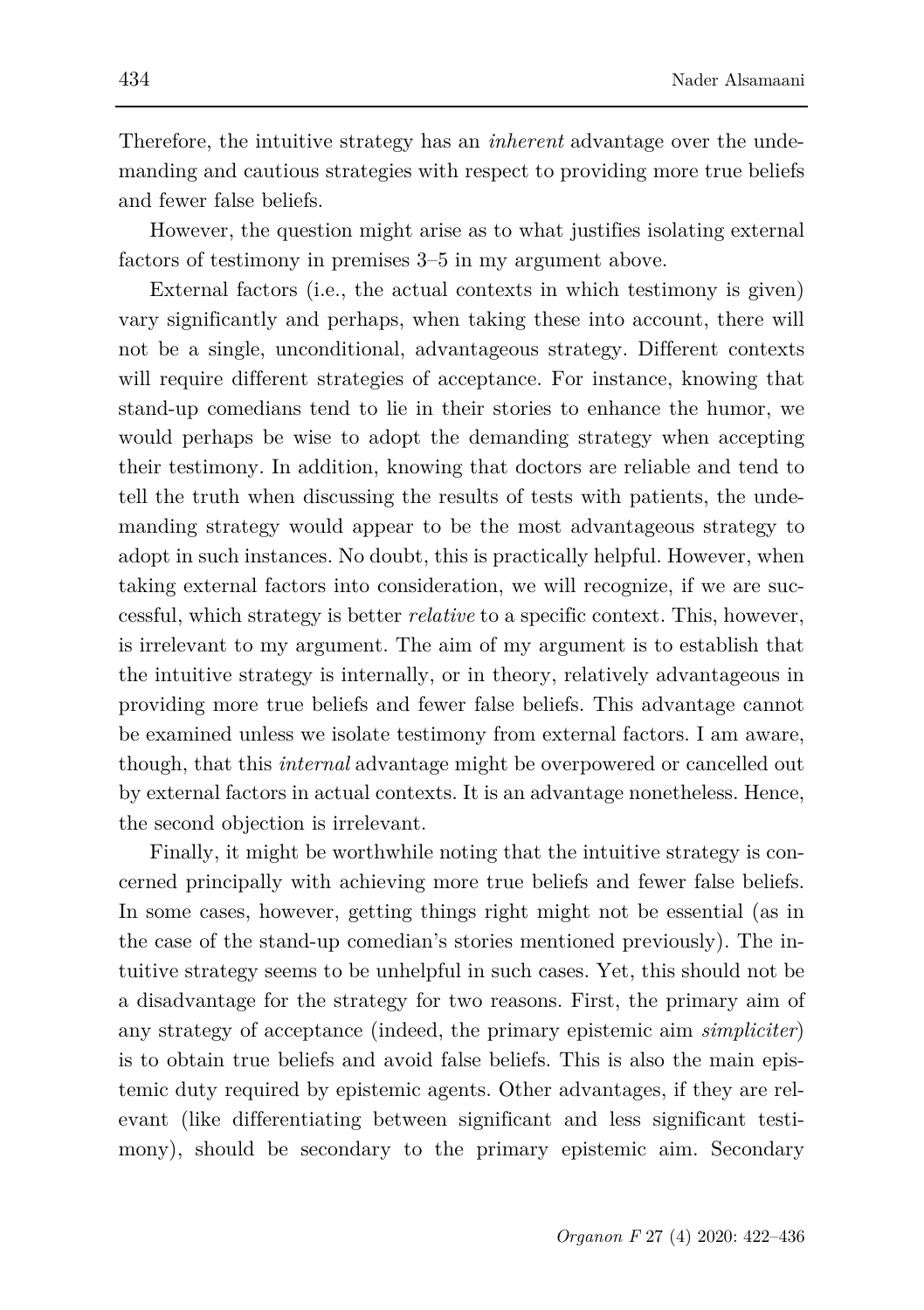advantages could always be supplemented by other tools. As long as the strategy does not obstruct the secondary advantages, there seems to be nothing objectionable about it.

The second and more important reason is that while judging the truth of testimony is something absolutely objective, determining the significance of the testimony could be widely subjective and relative to a particular listener (or a group of listeners). What is important to one person might be trivial to another. It should not be a disadvantage of any strategy if it fails to account for the relative and various personal preferences of listeners.

#### **5. Conclusion**

In this paper, I have defended the intuitive strategy of acceptance which, unlike competing strategies, takes into account the time sensitivity of the testimony. I have argued that the intuitive strategy is epistemically superior to the adjacent strategies of acceptance: the undemanding strategy and the cautious strategy. One is likely to obtain more true beliefs and fewer false beliefs in adopting the intuitive strategy. Additionally, in following the intuitive strategy, one fulfills one's epistemic duties more efficiently than would be the case with either of the two other strategies.

#### **References**

- Audi, Robert. 1997. "The Place of Testimony in the Fabric of Knowledge and Justification." *American Philosophical Quarterly* 34 (4): 405–22. <https://doi.org/10.1093/acprof:oso/9780190221843.001.0001>
- Burge, Tyler. 1997. "Interlocution, Perception, Memory." *Philosophical Studies* 86 (1): 21–47. <https://doi.org/10.1093/acprof:oso/9780199672028.001.0001>
- Coady, Cecil A.J. 1992. *Testimony: A Philosophical Study*. Oxford: Clarendon Press. <https://doi.org/10.1093/0198235518.001.0001>
- Feldman, Richard. 1988. "Epistemic Obligations." *Philosophical Perspectives* 2: 235–56. <https://doi.org/10.2307/2214076>
- Fricker, Elizabeth. 1995. "Telling and Trusting: Reductionism and Anti-Reductionism in the Epistemology of Testimony." *Mind* 104 (414): 393–411. <https://doi.org/10.1093/mind/104.414.393>